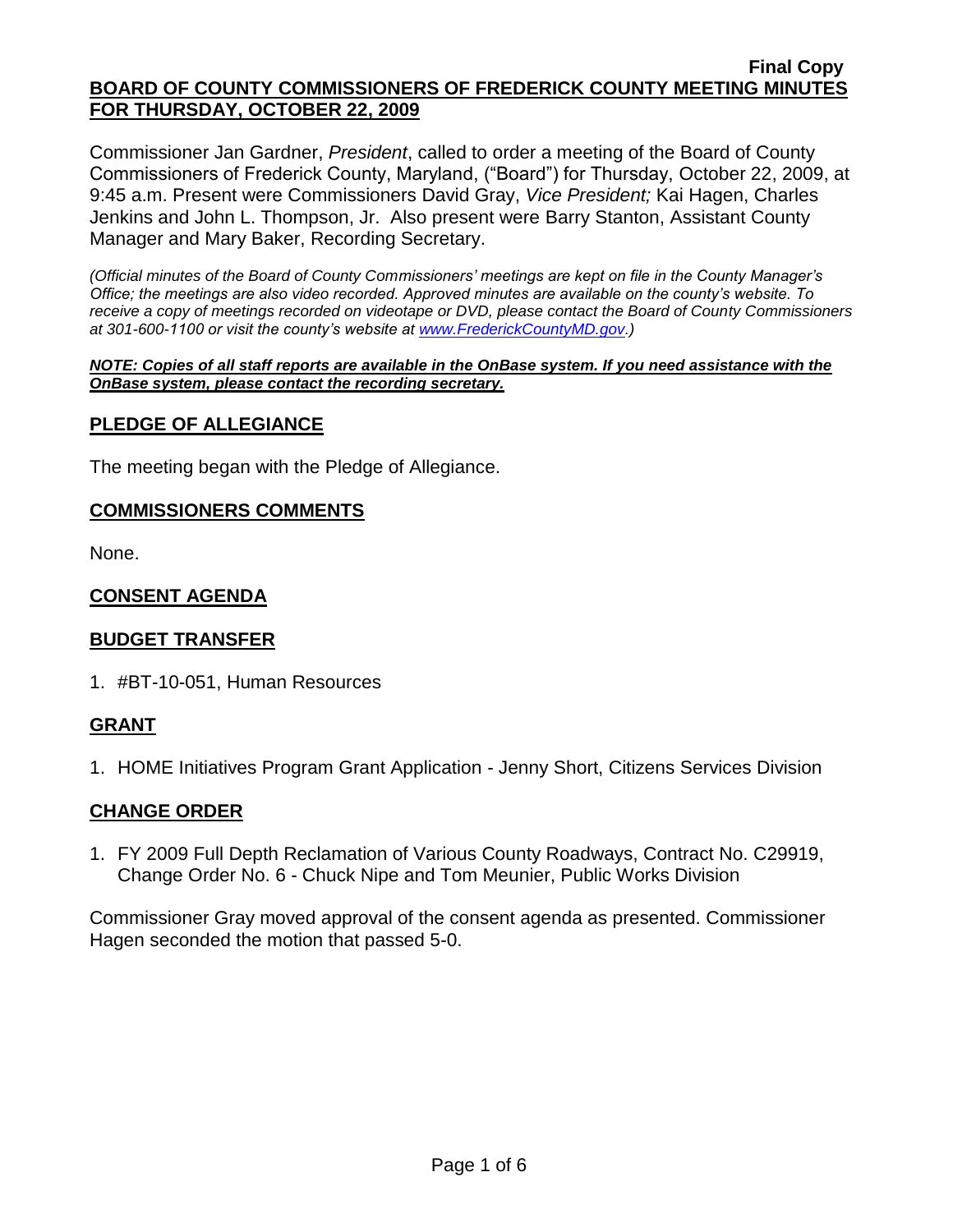#### **ADMINISTRATIVE BUSINESS**

#### **Bid Award – Purchasing Memo #10-76, Bid 09-CP-58, Ballenger – McKinney Enhanced Nutrient Removal Waste Water Treatment Plant Expansion and Assignment of MBR and UV Contracts and Budget Transfers - Hal Good, Finance Division**

Mr. Good, Mike Marschner and Kevin Demosky, Utilities and Solid Waste Management Division, presented the purchasing memo.

Commissioner moved approval of Purchasing Memo #10-76 to:

- 1. Award Option B to Alan A. Myers, LLC;
- 2. Approve two assignments for pre-purchased equipment to Alan A. Myers, LLC;
- 3. Approve Option B1of Design Change Order 13 to Whitman, Requardt and Associates, LLC, matching the bid award option selected; and
- 4. Approve a budget transfer associated with the award options selected.

Commissioner Hagen seconded the motion.

Commissioner Thompson offered an amendment to forgo the federal stimulus funds associated with this project. Commissioner Jenkins seconded the motion that failed 1-4 with Commissioners Gardner, Gray, Hagen and Jenkins opposed.

The main motion passed 5-0.

## **Maryland Housing Rehabilitation Program (MHRP) Letter of Intent - Jenny Short, Citizens Services Division**

Ms. Short noted the MHRP provided housing for low to moderate income county home owners.

She presented the letter of intent that would reserve the Frederick County MHRP allocation which must be executed and returned by October 30, 2009.

Commissioner Gray moved approval of the letter of intent as presented in the staff report including the associated budget transfer. Commissioner Hagen seconded the motion that passed 5-0.

#### **Lease Agreement - Temporary Location Site for the Brunswick Library During Construction - Wayne Roach, Management Services Division**

Mr. Roach and staff presented information regarding the temporary lease of a 1,560 square foot space in the Brunswick Shopping Center with the owner Brooks Ward for a 30-month lease with a termination option after the first 12 months with three months written notice.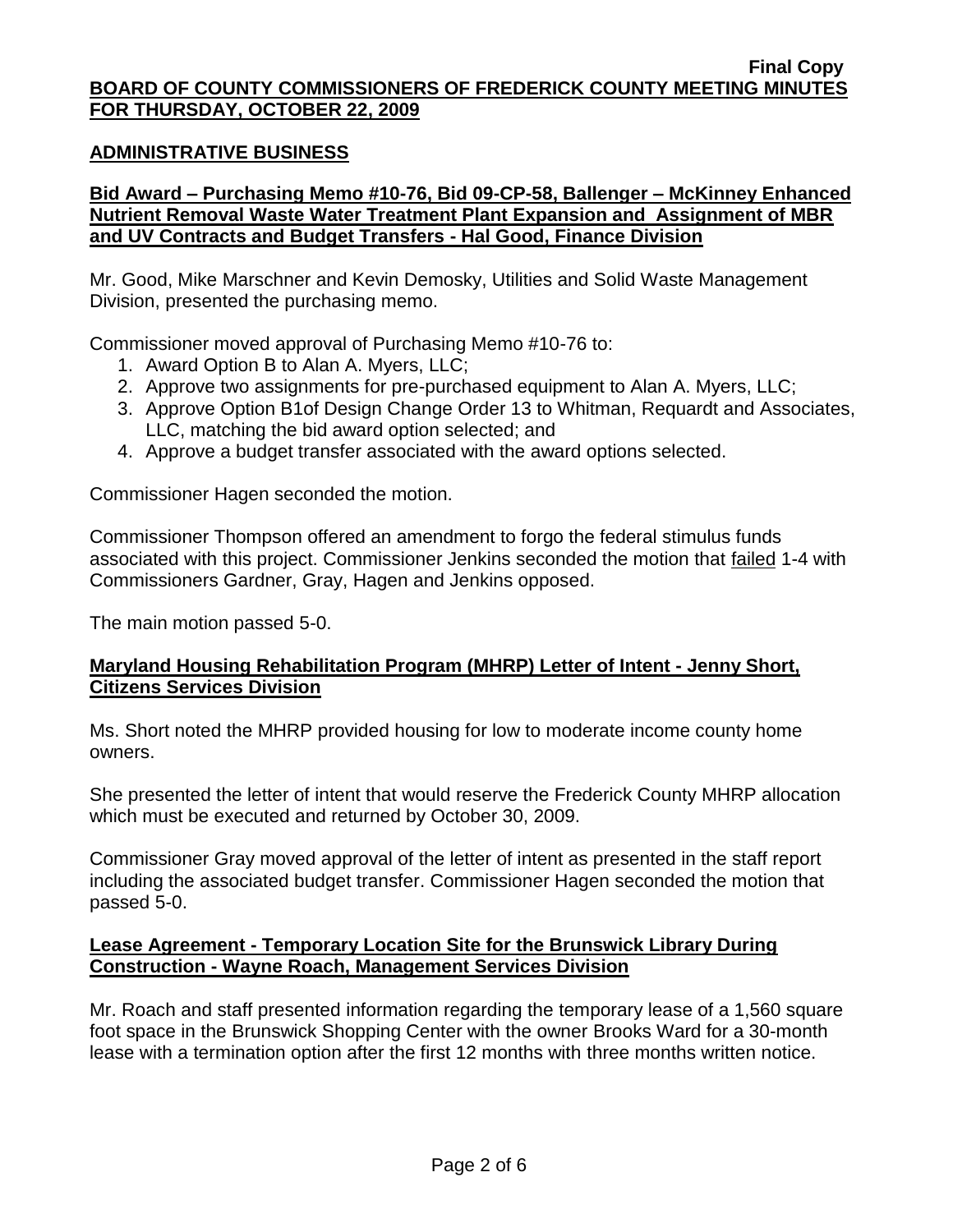Commissioner Hagen moved approval of the temporary lease as presented. Commissioner Gray seconded the motion that passed 5-0.

#### **Briefing/Discussion on Maryland Department of Transportation Pre-Tour Issues Prior to the October 29, 2009, Tour Meeting - John Thomas, Planning Division**

Mr. Thomas presented the briefing that is prepared annually with input from the local jurisdictions annual transportation priorities review process. The consolidated transportation program (CTP) outlines Maryland's six-year capital improvement program funding for state transportation agencies noting major system preservation projects were typically identified in the CTP. On October 29, 2009, the Maryland Department of Transportation will present the draft 2010-2015 Maryland CTP to the Board through a "tour" meeting in the county.

## **DIRECTOR'S REPORT – Richard Kaplan, Internal Audit Division**

Mr. Kaplan presented updates within his division.

## **COMMISSIONERS COMMENTS**

Commissioner Gray noted he visited Governor Thomas Johnson High School (TJ) to observe daily operations of the school and noted the operations, teachers and diversity of courses were phenomenal.

Commissioner Jenkins noted two of his sons and one of his daughter's teachers really stood out as terrific teachers and complemented the level of education children receive in Frederick County.

# **PUBLIC COMMENTS**

None.

#### **QUESTIONS – PRESS**

None.

#### **CLOSED SESSION**

Commissioner Gray moved to proceed into closed session in accordance with Maryland Annotated Code State Government Article § 10-508(a)(7) To consult with counsel to obtain legal advice on a legal matter; and (8) To consult with staff, consultants, or other individuals about pending or potential litigation. Commissioner Jenkins seconded the motion that passed 5-0.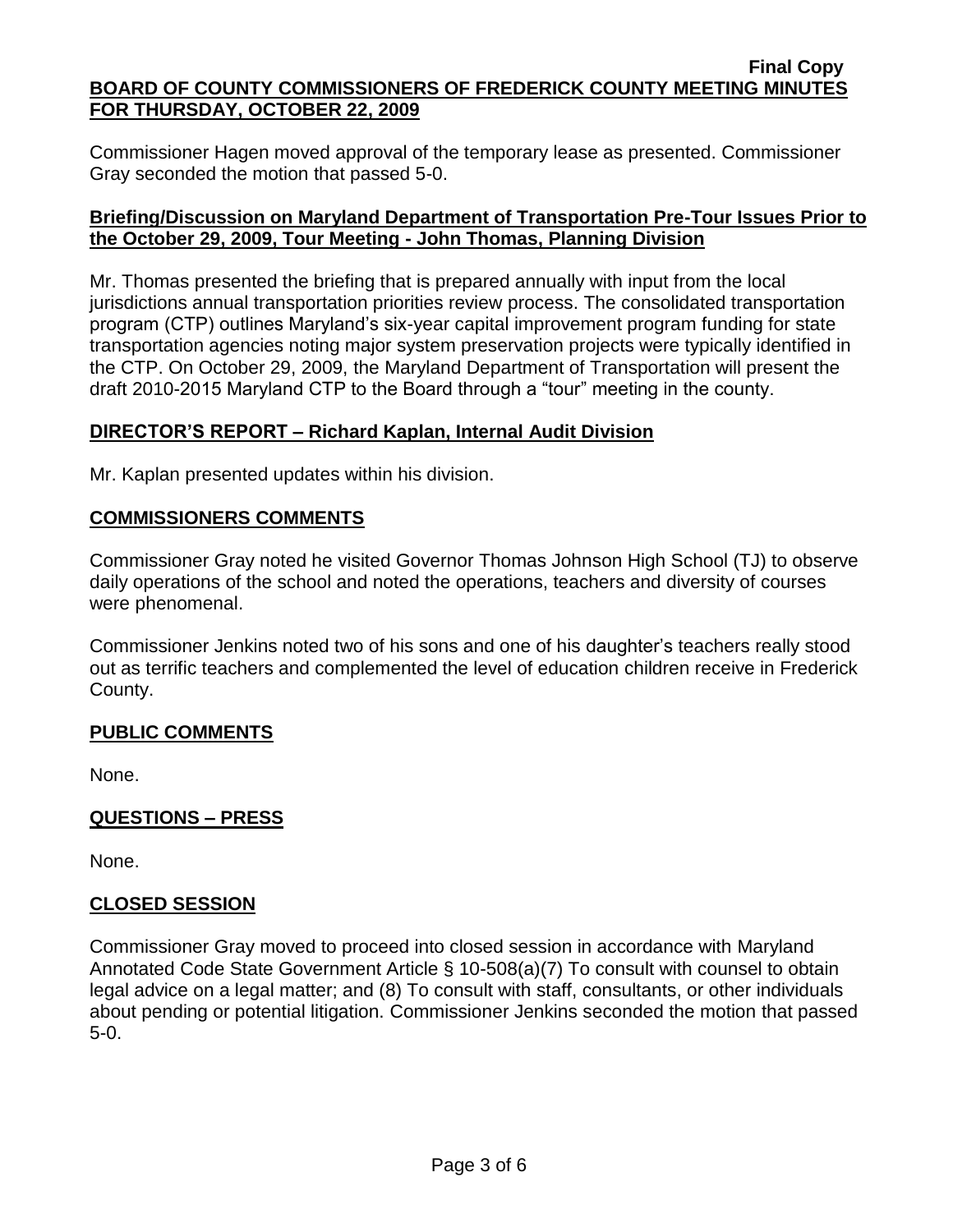# **ADJOURN**

The meeting adjourned at 11:45 a.m.

Mary E. Baker Recording Secretary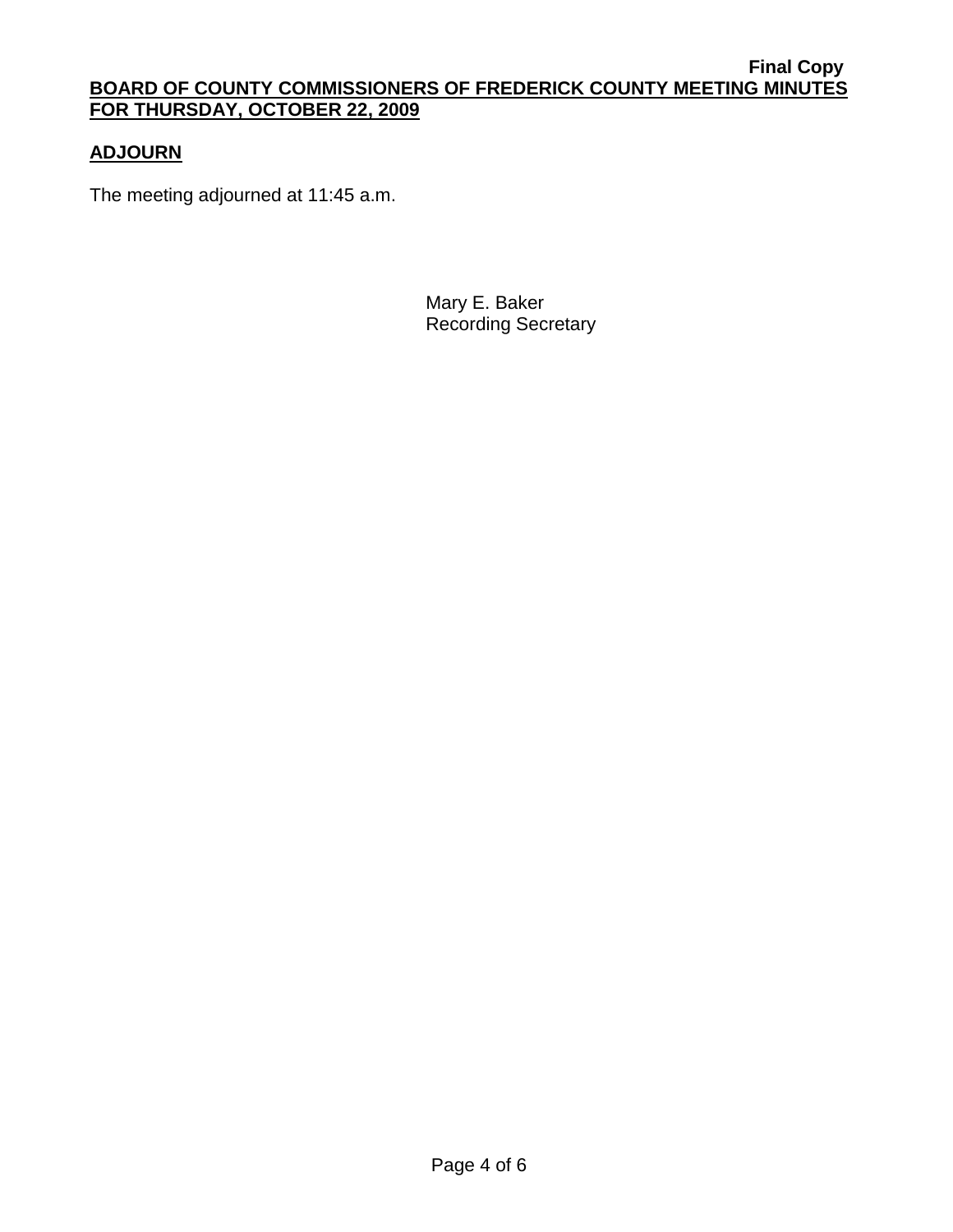## **FORM OF STATEMENT FOR CLOSING THE MEETING OF THURSDAY, OCTOBER 22, 2009**

# **STATUTORY AUTHORITY TO CLOSE SESSION**

#### **State Government Article §10-508(a):**

(7) To consult with counsel to obtain legal advice on a legal matter; and

(8) To consult with staff, consultants, or other individuals about pending or potential litigation.

## **Motion:**

Commissioner Gray moved to proceed into closed session in accordance with Maryland Annotated Code State Government Article § 10-508(a)(7) To consult with counsel to obtain legal advice on a legal matter; and (8) To consult with staff, consultants, or other individuals about pending or potential litigation. Commissioner Jenkins seconded the motion that passed 5-0.

## **Topic to be Discussed:**

To discuss a settlement proposal.

Mary E. Baker Recording Secretary